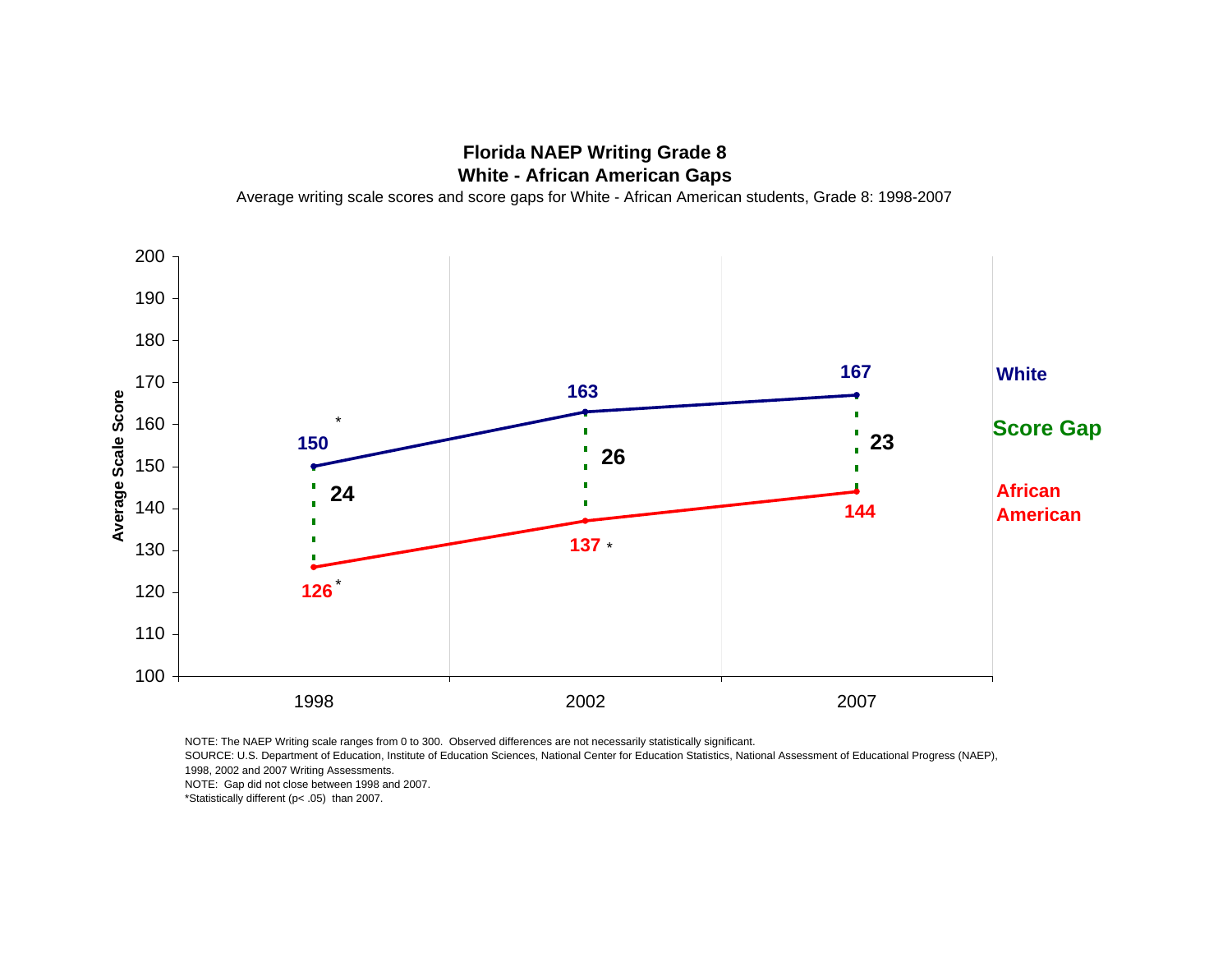

SOURCE: U.S. Department of Education, Institute of Education Sciences, National Center for Education Statistics, National Assessment of Educational Progress (NAEP), 1998, 2002 and 2007 Writing Assessments.

NOTE: Gap did not close between 1998 and 2007.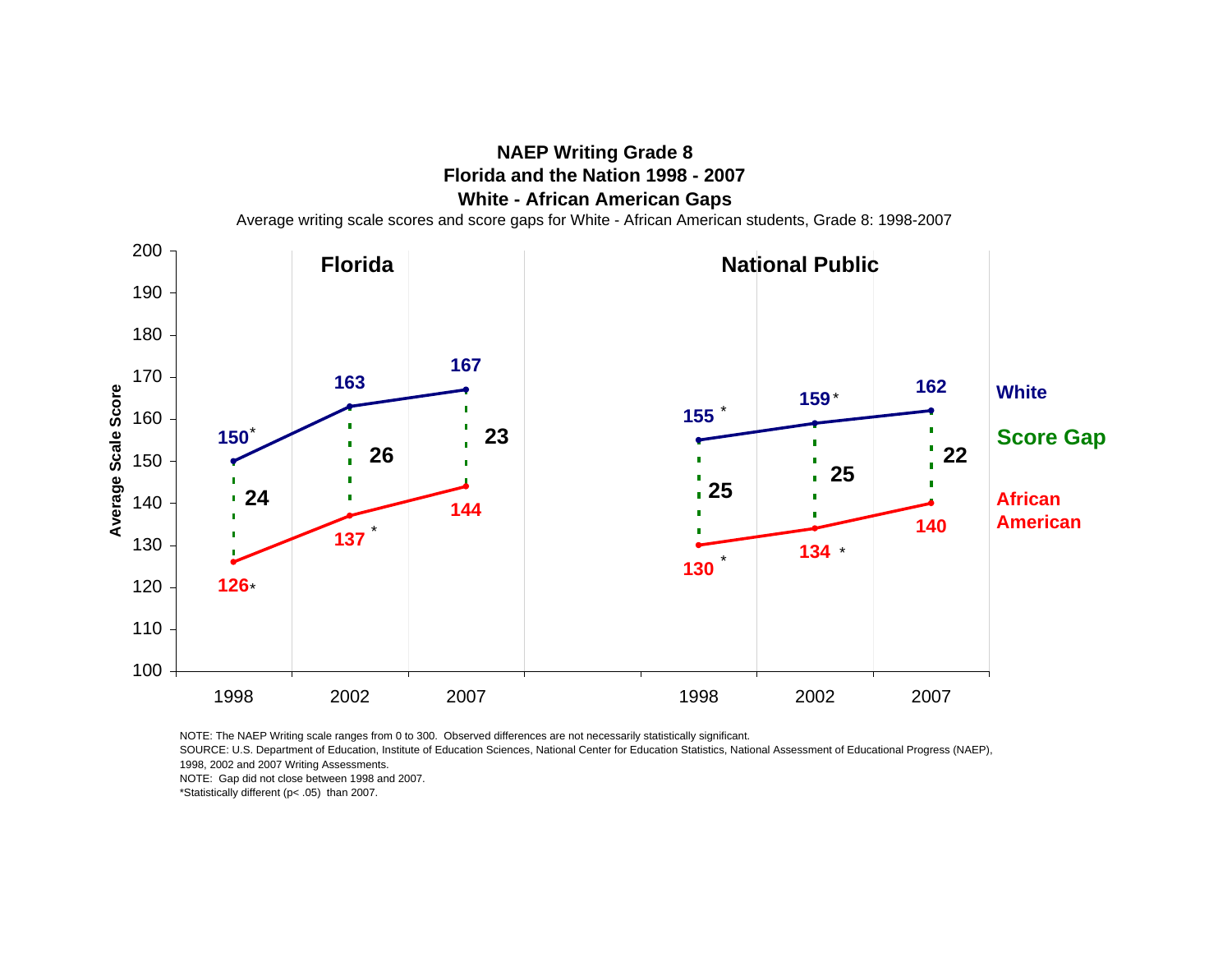**Florida NAEP Writing Grade 8 White - Hispanic Gaps** Average writing scale scores and score gaps for White - Hispanic students, Grade 8: 1998-2007



SOURCE: U.S. Department of Education, Institute of Education Sciences, National Center for Education Statistics, National Assessment of Educational Progress (NAEP),

1998, 2002 and 2007 Writing Assessments.

NOTE: Gap did not close between 1998 and 2007.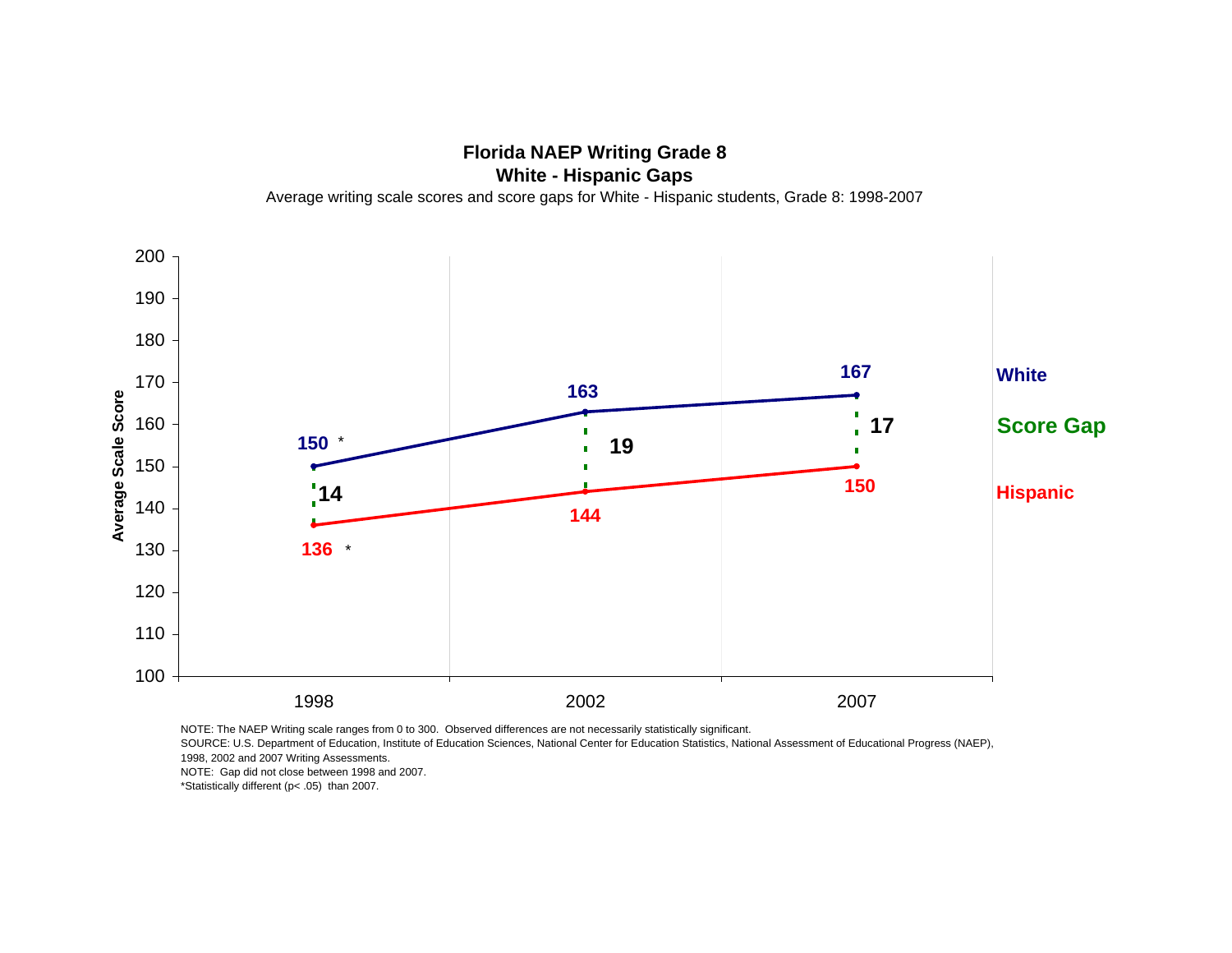**NAEP Writing Grade 8 Florida and the Nation 1998 - 2007White - Hispanic Gaps**

Average writing scale scores and score gaps for White - Hispanic students, Grade 8: 1998-2007



NOTE: The NAEP Writing scale ranges from 0 to 300. Observed differences are not necessarily statistically significant.

SOURCE: U.S. Department of Education, Institute of Education Sciences, National Center for Education Statistics, National Assessment of Educational Progress (NAEP), 1998, 2002 and 2007 Writing Assessments.

NOTE: Gap did not close between 1998 and 2007.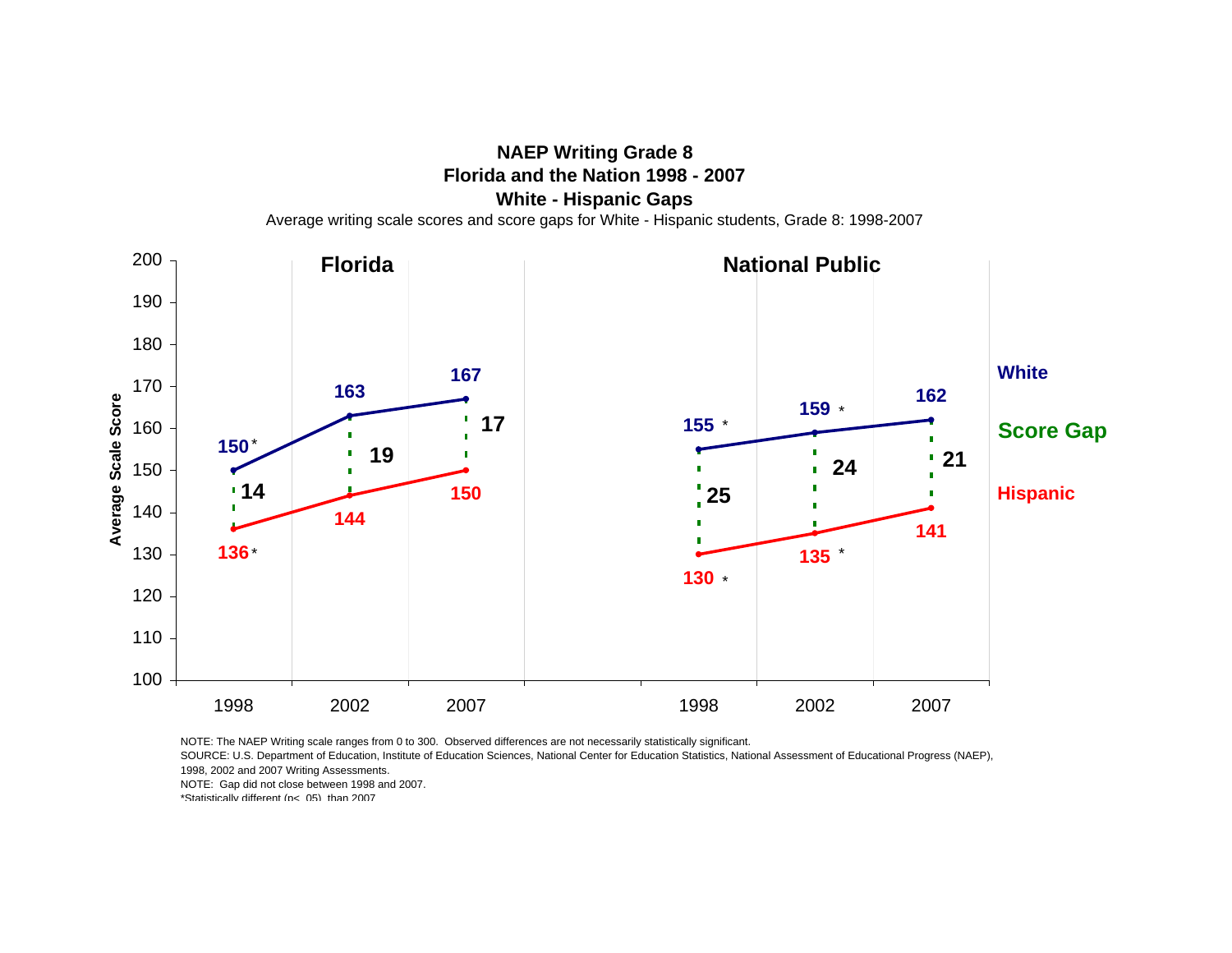## **Florida NAEP Writing Grade 8 African American - Hispanic Gaps**

Average writing scale scores and score gaps for African American - Hispanic students, Grade 8: 1998-2007



NOTE: The NAEP Writing scale ranges from 0 to 300. Observed differences are not necessarily statistically significant.

SOURCE: U.S. Department of Education, Institute of Education Sciences, National Center for Education Statistics, National Assessment of Educational Progress (NAEP), 1998, 2002 and 2007 Writing Assessments.

NOTE: Gap did not close between 1998 and 2007.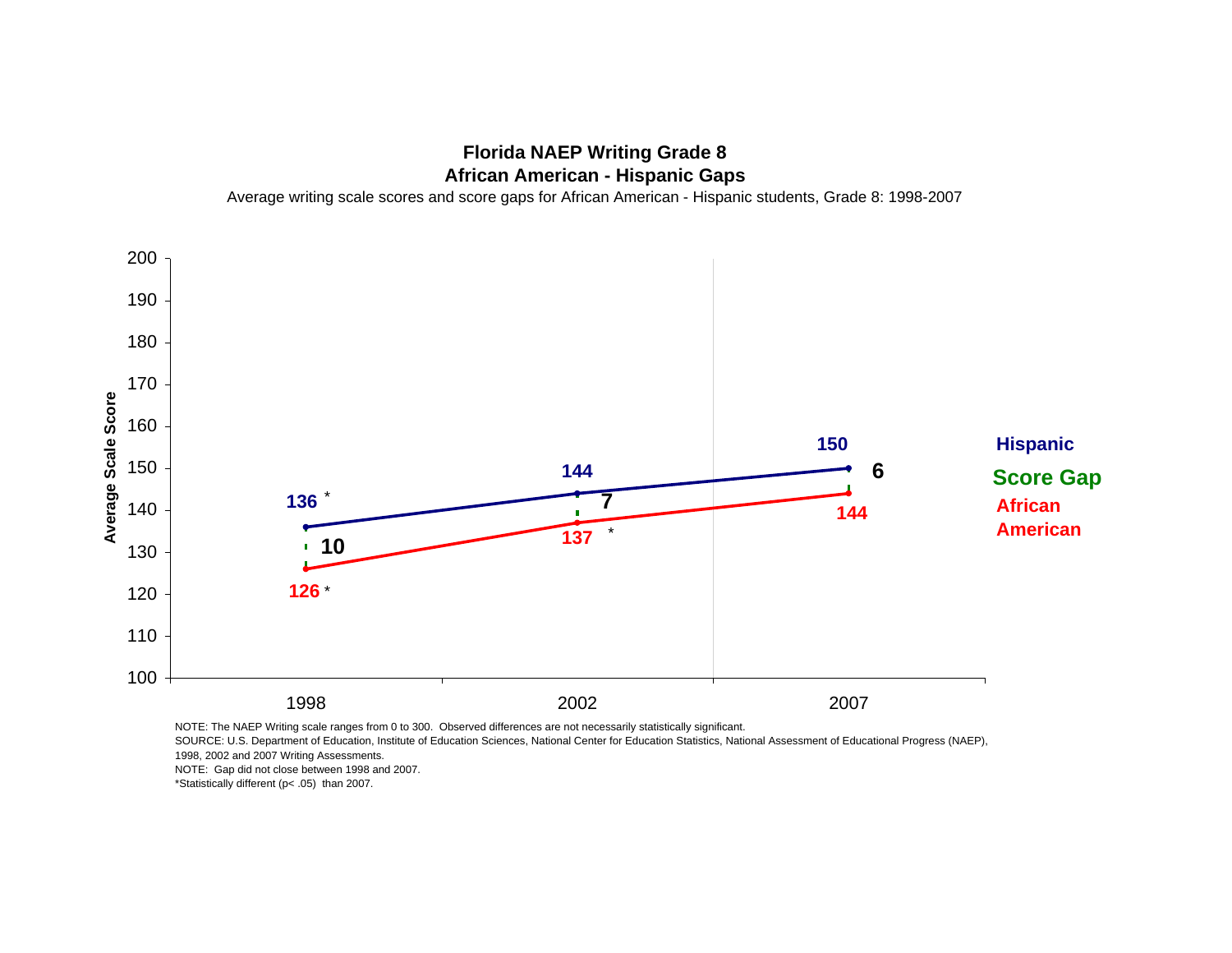## **NAEP Writing Grade 8 Florida and the Nation 1998 - 2007African American - Hispanic Gaps**

Average writing scale scores and score gaps for African American - Hispanic students, Grade 8: 1998-2007



NOTE: The NAEP Writing scale ranges from 0 to 300. Observed differences are not necessarily statistically significant.

SOURCE: U.S. Department of Education, Institute of Education Sciences, National Center for Education Statistics, National Assessment of Educational Progress (NAEP),

1998, 2002 and 2007 Writing Assessments. NOTE: Gap did not close between 1998 and 2007.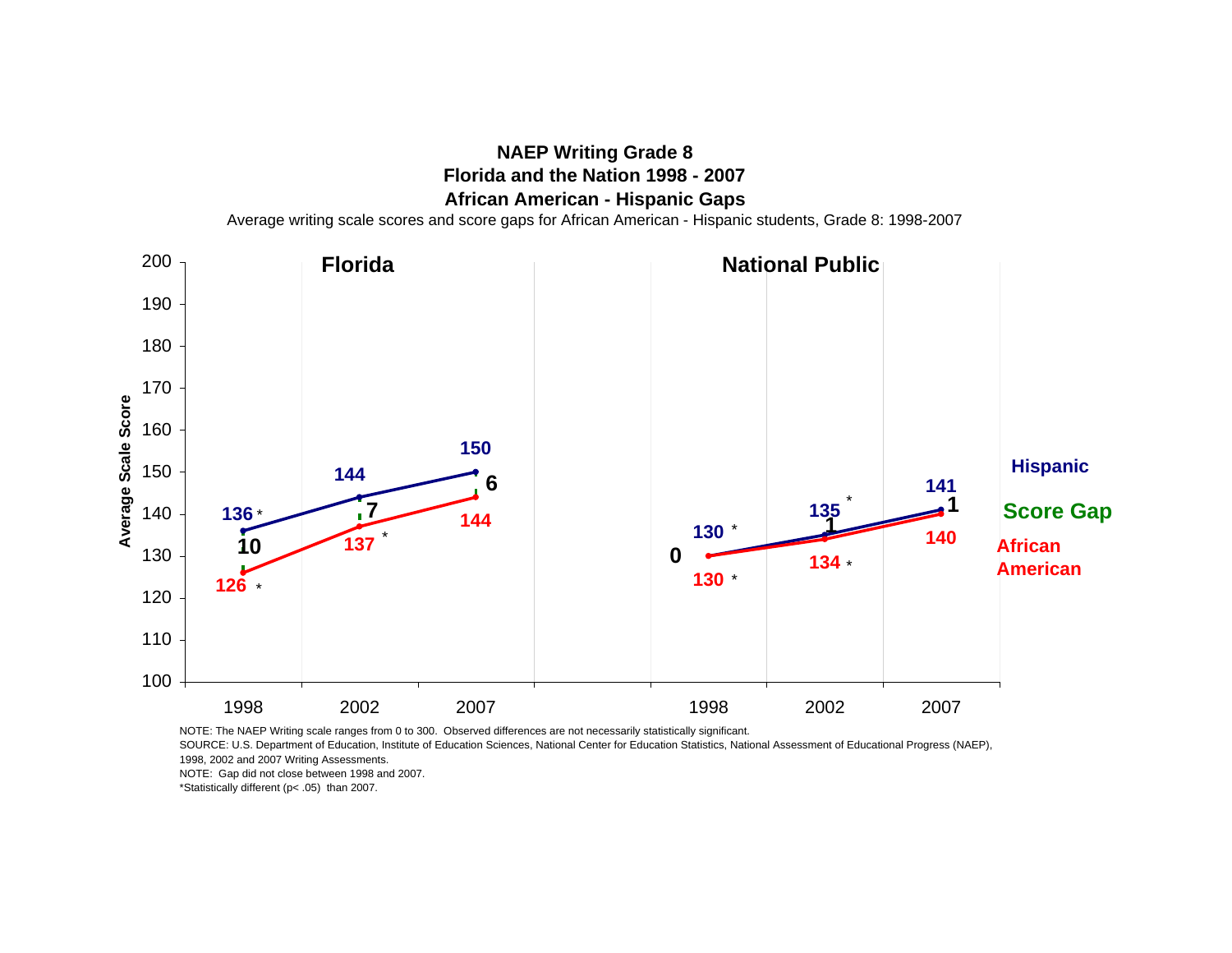**Florida NAEP Writing Grade 8 National School Lunch Program Eligibility Gaps**

Average writing scale scores and score gaps for Not Eligible and Eligible students, Grade 8: 1998-2007



NOTE: The NAEP Writing scale ranges from 0 to 300. Observed differences are not necessarily statistically significant.

SOURCE: U.S. Department of Education, Institute of Education Sciences, National Center for Education Statistics, National Assessment of Educational Progress (NAEP), 1998, 2002 and 2007 Writing Assessments.

NOTE: Gap did not close between 1998 and 2007.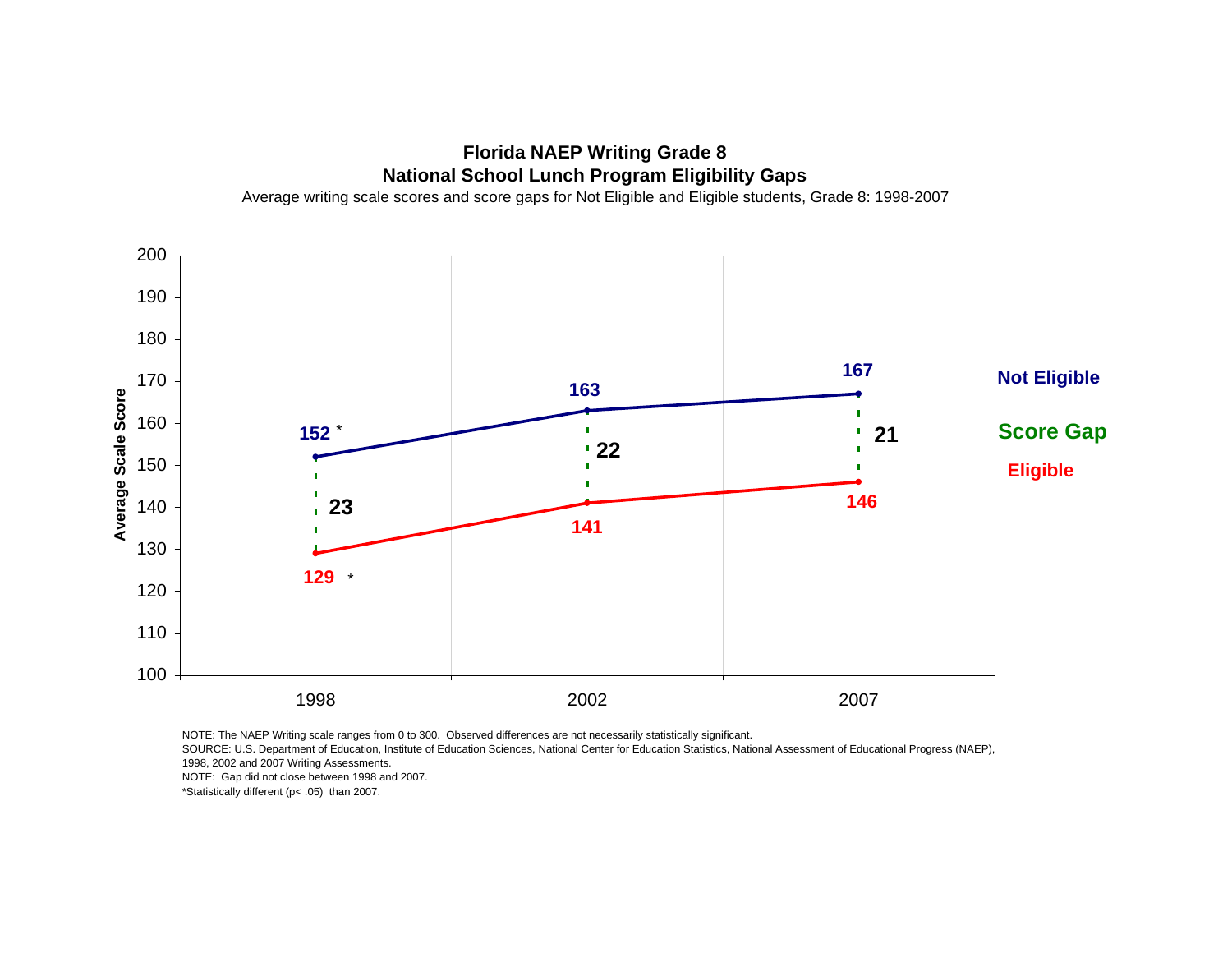



SOURCE: U.S. Department of Education, Institute of Education Sciences, National Center for Education Statistics, National Assessment of Educational Progress (NAEP), 1998, 2002 and 2007 Writing Assessments.

NOTE: Gap did not close between 1998 and 2007.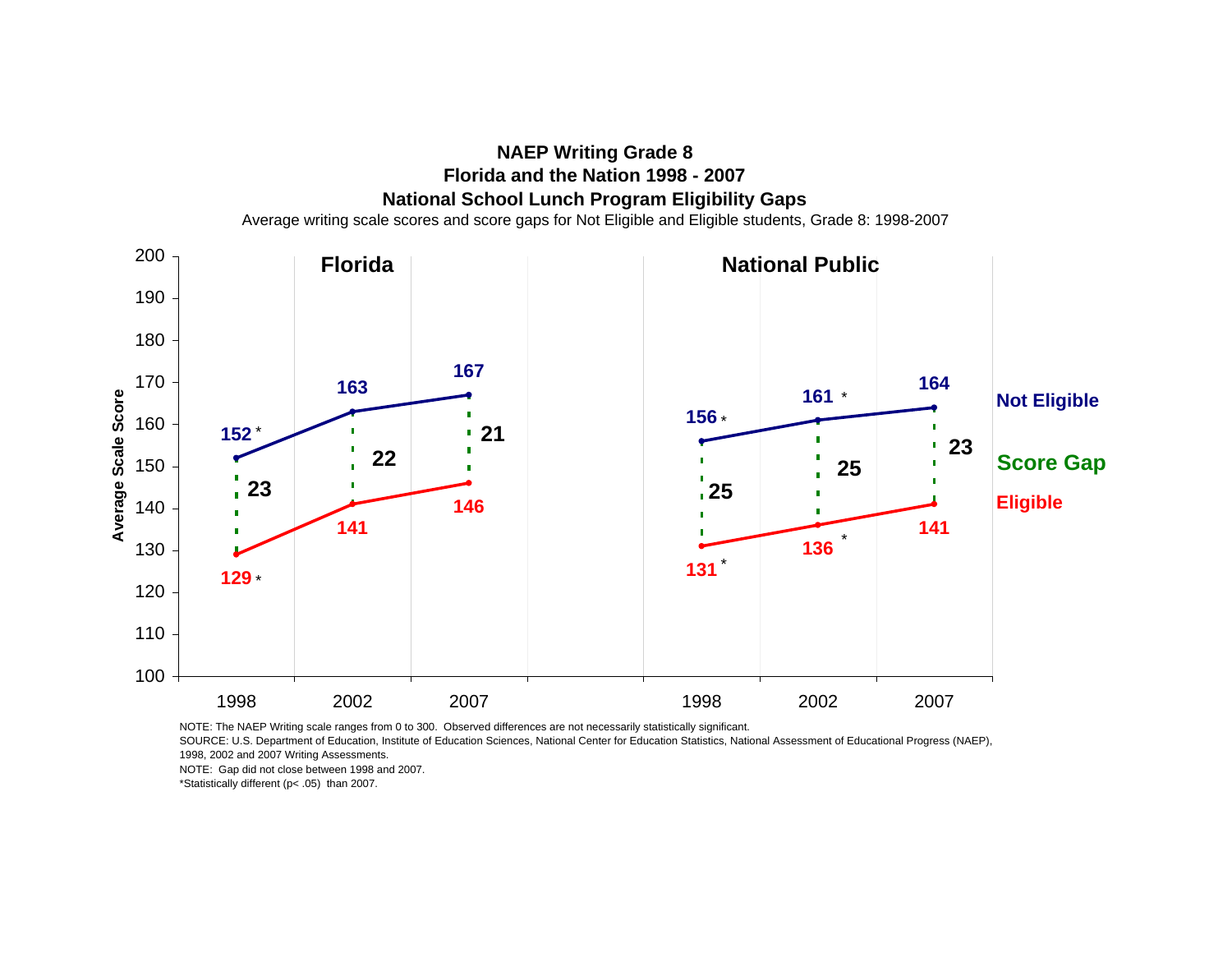## **Florida NAEP Writing Grade 8 English Language Learner Gaps**

Average writing scale scores and score gaps for Non-ELL and ELL students, Grade 8: 1998-2007



NOTE: The NAEP Writing scale ranges from 0 to 300. Observed differences are not necessarily statistically significant.

SOURCE: U.S. Department of Education, Institute of Education Sciences, National Center for Education Statistics, National Assessment of Educational Progress (NAEP), 1998, 2002 and 2007 Writing Assessments.

NOTE: Gap did not close between 1998 and 2007.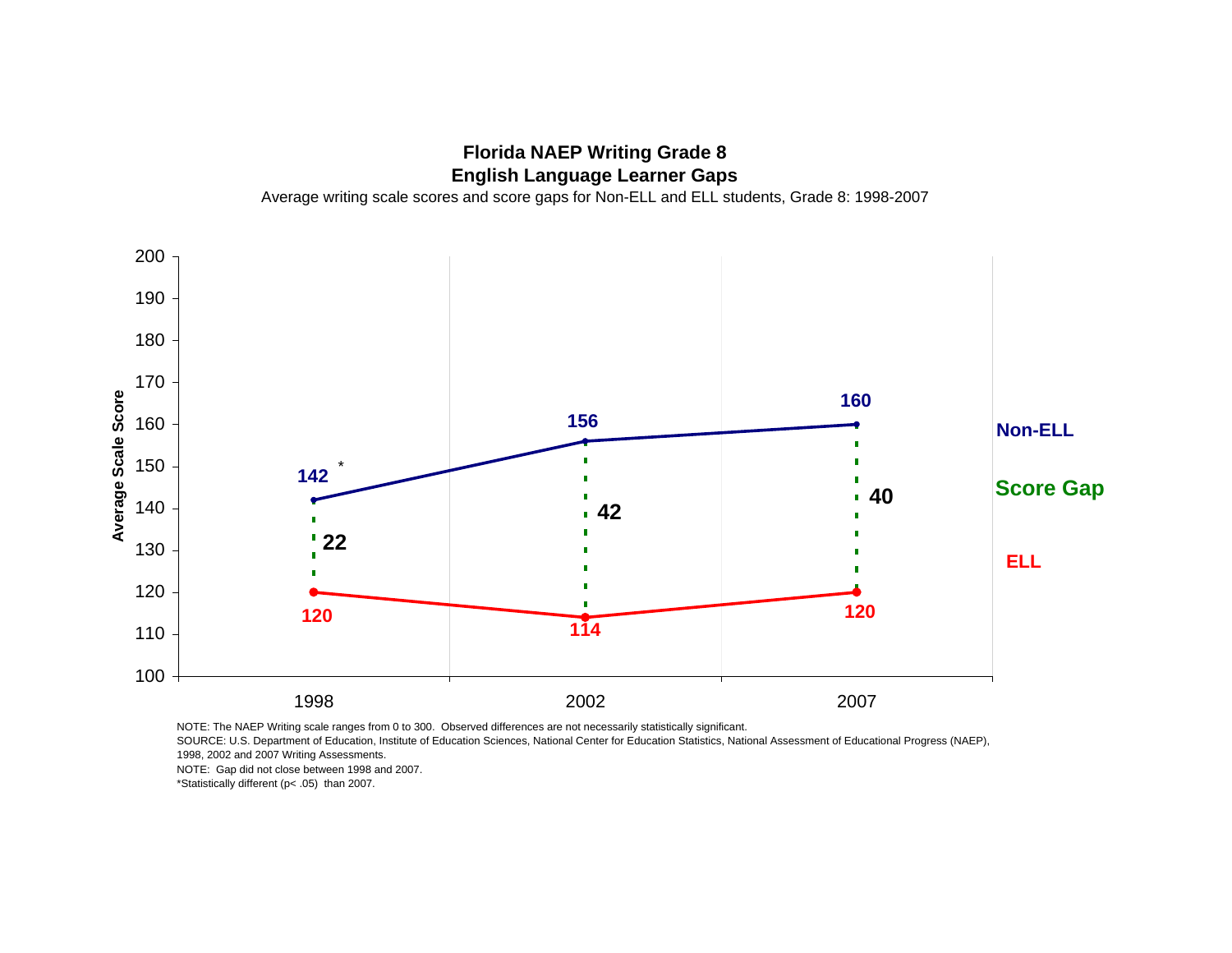

**NAEP Writing Grade 8**

NOTE: The NAEP Writing scale ranges from 0 to 300. Observed differences are not necessarily statistically significant.

SOURCE: U.S. Department of Education, Institute of Education Sciences, National Center for Education Statistics, National Assessment of Educational Progress (NAEP), 1998, 2002 and 2007 Writing Assessments.

NOTE: Gap did not close between 1998 and 2007.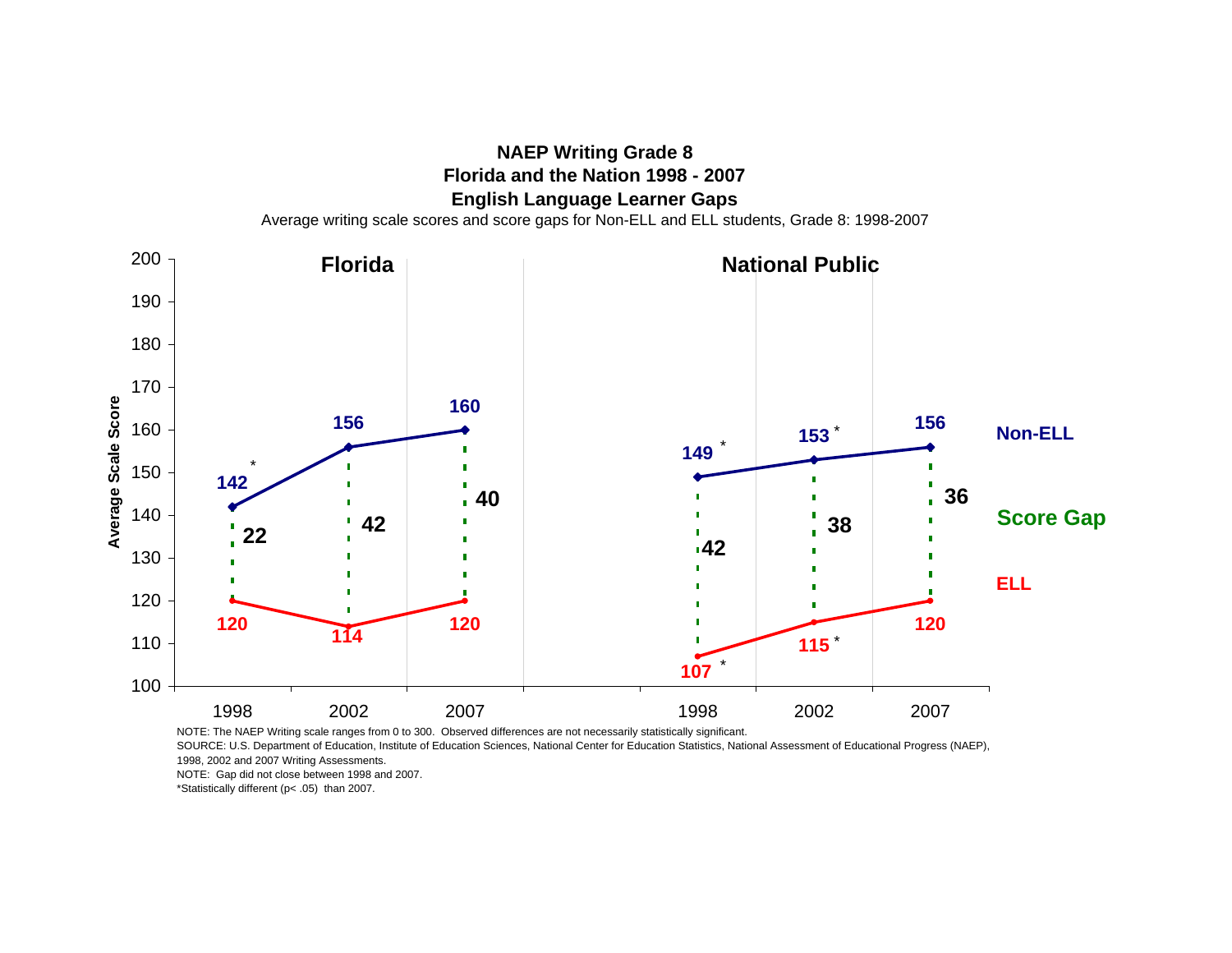**Florida NAEP Writing Grade 8 Gender Gaps** Average writing scale scores and score gaps for Female and Male students, Grade 8: 1998-2007



SOURCE: U.S. Department of Education, Institute of Education Sciences, National Center for Education Statistics, National Assessment of Educational Progress (NAEP), 1998, 2002 and 2007 Writing Assessments.

NOTE: Gap did not close between 1998 and 2007.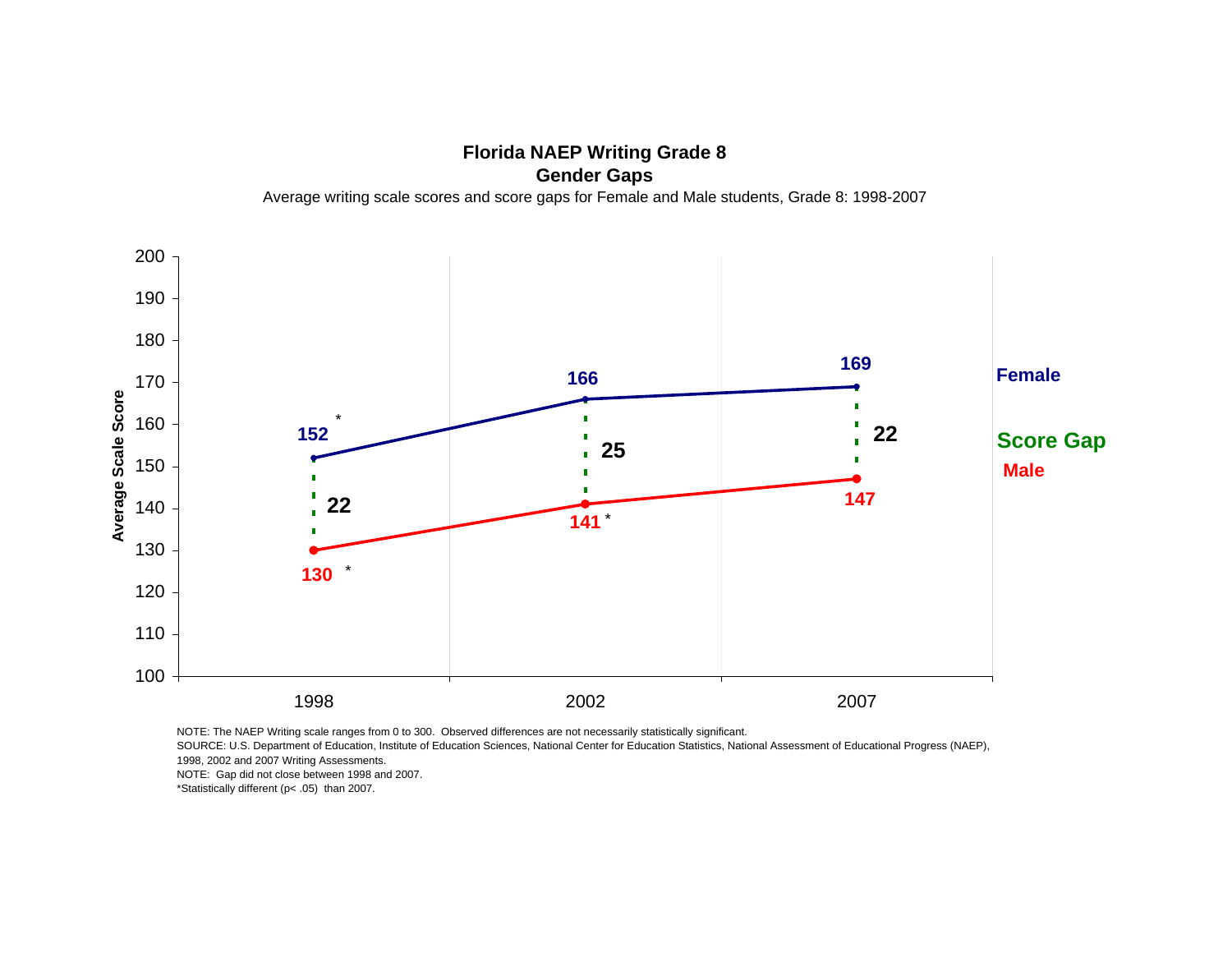**Florida and the Nation 1998 - 2007Gender Gaps**

**NAEP Writing Grade 8**

Average writing scale scores and score gaps for Female and Male students, Grade 8: 1998-2007



NOTE: The NAEP Writing scale ranges from 0 to 300. Observed differences are not necessarily statistically significant.

SOURCE: U.S. Department of Education, Institute of Education Sciences, National Center for Education Statistics, National Assessment of Educational Progress (NAEP), 1998, 2002 and 2007 Writing Assessments.

NOTE: Gap did not close between 1998 and 2007.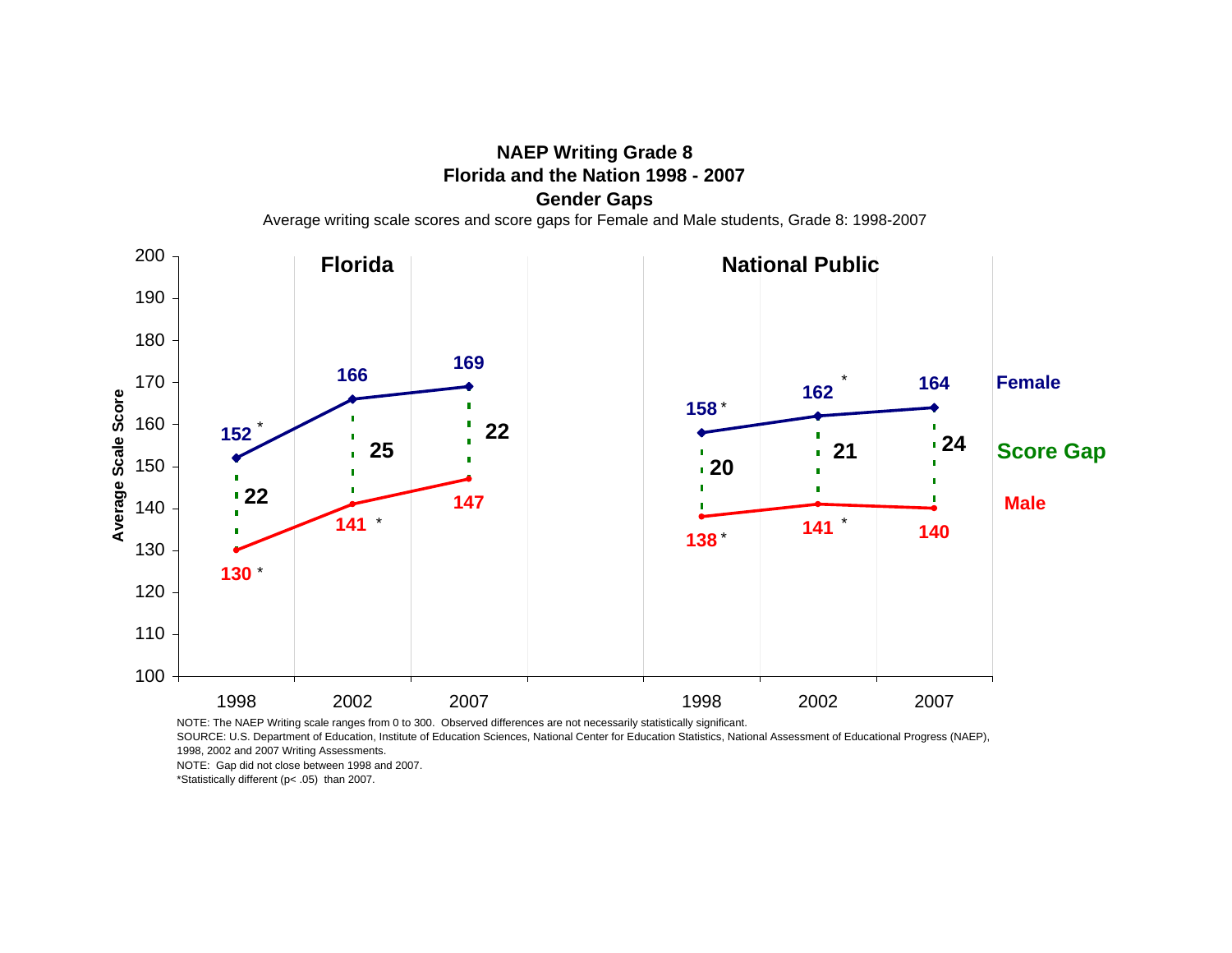

SOURCE: U.S. Department of Education, Institute of Education Sciences, National Center for Education Statistics, National Assessment of Educational Progress (NAEP), 1998, 2002 and 2007 Writing Assessments.

NOTE: Gap did not close between 1998 and 2007.